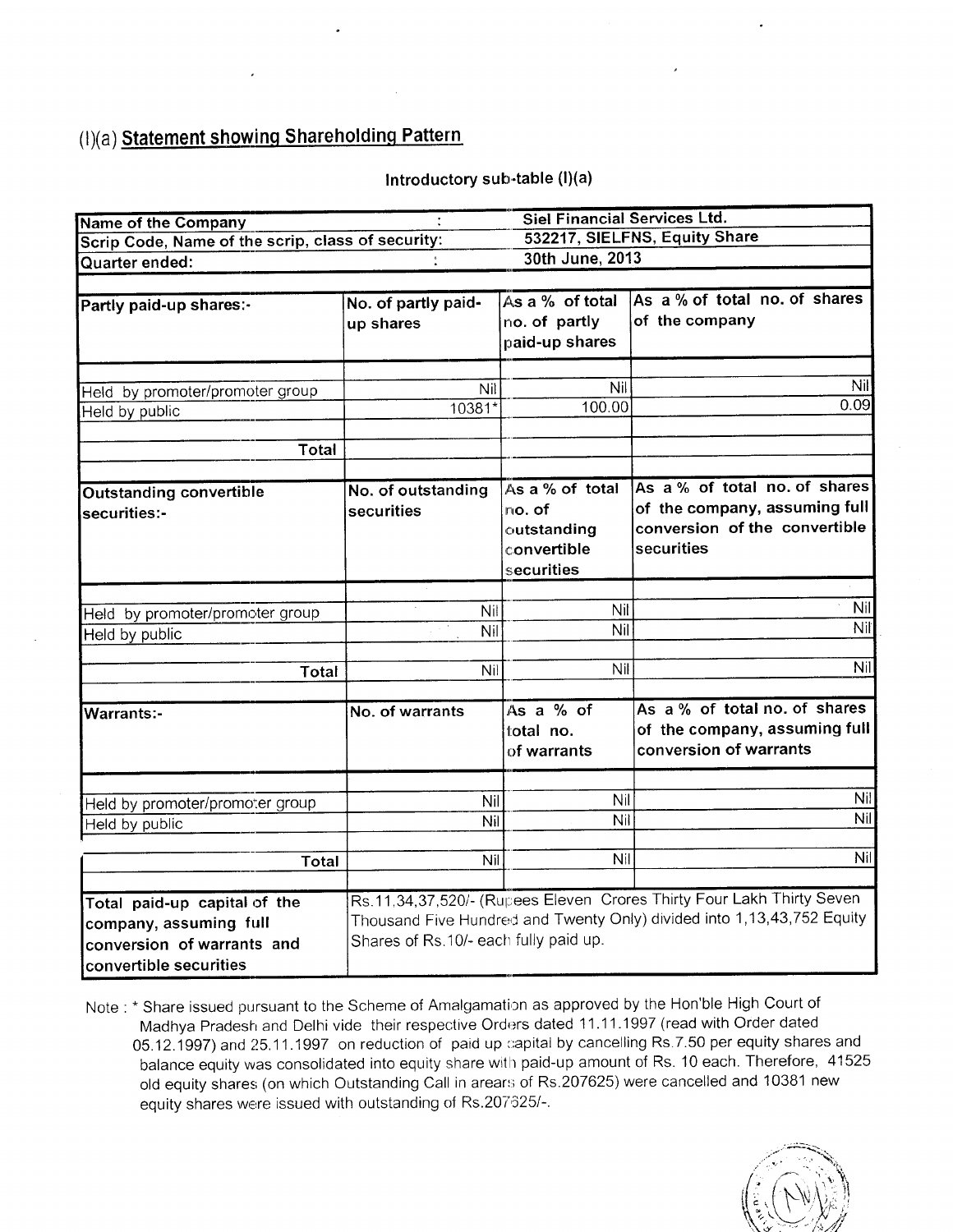|                            |                                                                                     |                                  | <b>Statement Showing Shareholding Pattern</b> |                                                           |                                                                              |                   |                            |                                           |
|----------------------------|-------------------------------------------------------------------------------------|----------------------------------|-----------------------------------------------|-----------------------------------------------------------|------------------------------------------------------------------------------|-------------------|----------------------------|-------------------------------------------|
|                            |                                                                                     |                                  | Table $(I)(a)$                                |                                                           |                                                                              |                   |                            |                                           |
| Cate<br>gory<br>code       | Category of shareholder                                                             | Number<br>of<br>sharehol<br>ders | Total number<br>of shares                     | Number of<br>shares held<br>in de<br>materialized<br>form | <b>Total shareholding</b><br>as a percentage of<br>total number of<br>shares |                   |                            | Shares Pledged or otherwise<br>encumbered |
|                            |                                                                                     |                                  |                                               |                                                           | As a<br>percentag percenta<br>e of $(A+B)$ ge of                             | As a<br>$(A+B+C)$ | <b>Number</b><br>of shares | As a percentage                           |
| $\langle 1 \rangle$<br>(A) | (II)                                                                                | (III)                            | (IV)                                          | (V)                                                       | (VI)                                                                         | (VII)             | (VIII)                     | (IX)=(VIII)/(IV)*100                      |
|                            | Shareholding of Promoter and Promoter Group                                         |                                  |                                               |                                                           |                                                                              |                   |                            |                                           |
| $\overline{(1)}$           | Indian                                                                              |                                  |                                               |                                                           |                                                                              |                   |                            |                                           |
|                            | (a) Individuals/ Hindu Undivided Family                                             |                                  |                                               |                                                           |                                                                              |                   |                            |                                           |
|                            | (b) Central Government/ State Government(s)                                         |                                  |                                               |                                                           |                                                                              |                   |                            |                                           |
|                            | (c) Bodies Corporate                                                                | 5                                | 10613382                                      | $\Omega$                                                  | 93.56                                                                        | 93.56             | 0                          | 0.00                                      |
|                            | (d) Financial Institutions/ Banks                                                   |                                  |                                               |                                                           |                                                                              |                   |                            |                                           |
|                            | (e) Any Other (specify)                                                             |                                  |                                               |                                                           |                                                                              |                   |                            |                                           |
|                            | Sub-Total (A)(1)                                                                    | 5                                | 10613382                                      | 0                                                         | 93.56                                                                        | 93.56             | $\mathbf 0$                | 0.00                                      |
| (2)                        | Foreign<br>(a) Individuals (Non-Resident Individuals/ Foreign                       |                                  |                                               |                                                           |                                                                              |                   |                            |                                           |
|                            | individuals)                                                                        |                                  |                                               |                                                           |                                                                              |                   |                            |                                           |
|                            | (b) Bodies Corporate                                                                |                                  |                                               |                                                           |                                                                              |                   |                            |                                           |
|                            | $(c)$ Institutions<br>(d) Any Other (specify)                                       |                                  |                                               |                                                           |                                                                              |                   |                            |                                           |
|                            | Sub-Total (A)(2)                                                                    |                                  |                                               |                                                           |                                                                              |                   |                            |                                           |
|                            | <b>Total Shareholding of Promoter and Promoter</b>                                  | 5 <sup>1</sup>                   | 10613382                                      | $\mathbf{0}$                                              | 93.56                                                                        | 93.56             | $\overline{0}$             | 0.00                                      |
|                            | Group (A)= (A)(1)+(A)(2)                                                            |                                  |                                               |                                                           |                                                                              |                   |                            |                                           |
| (B)                        | <b>Public shareholding</b>                                                          |                                  |                                               |                                                           |                                                                              |                   | <b>NA</b>                  | NA)                                       |
| (1)                        | Institutions<br>(a) Mutual Funds/ UTI                                               |                                  |                                               |                                                           |                                                                              |                   | <b>NA</b>                  | <b>NA</b>                                 |
|                            | (b) Financial Institutions/ Banks                                                   | 1                                | 50                                            | $\overline{0}$                                            | 0.00                                                                         | 0.00              |                            |                                           |
|                            | (c) Central Government/ State Government(s)                                         |                                  |                                               |                                                           |                                                                              |                   |                            |                                           |
|                            |                                                                                     |                                  |                                               |                                                           |                                                                              |                   |                            |                                           |
|                            | (d) Venture Capital Funds<br>(e) Insurance Companies                                |                                  |                                               |                                                           |                                                                              |                   |                            |                                           |
|                            | (f) Foreign Institutional Investors                                                 |                                  |                                               |                                                           |                                                                              |                   |                            |                                           |
|                            | (g) Foreign Venture Capital Investors                                               |                                  |                                               |                                                           |                                                                              |                   |                            |                                           |
|                            | Any Other (Foreign Banks)                                                           |                                  |                                               |                                                           |                                                                              |                   |                            |                                           |
|                            | $\sqrt{\text{Sub-Total}(\text{B})(1)}$                                              | 1                                | 50                                            | $\overline{0}$                                            | 0.00                                                                         | 0.00              |                            |                                           |
| $\overline{(2)}$           | Non-institutions                                                                    |                                  |                                               |                                                           |                                                                              |                   | <b>NA</b>                  | <b>NA</b>                                 |
|                            | (a) Bodies Corporate                                                                | 68                               | 61400                                         | 8600                                                      | 0.54                                                                         | 0.54              |                            |                                           |
|                            | (b) Individuals -<br>i. Individual shareholders holding nominal share               | 18125                            | 617045                                        | 25680                                                     | 5.44                                                                         | 5.44              |                            |                                           |
|                            | capital up to Rs.1 Lakh.                                                            |                                  |                                               |                                                           |                                                                              |                   |                            |                                           |
|                            | ii. Individual shareholders holding nominal share                                   |                                  |                                               |                                                           |                                                                              |                   |                            |                                           |
| (c)                        | capital in excess of Rs. 1 lakh.<br>Any Other (NRIs)                                | 1847                             | 51875                                         | 50                                                        | 0.46                                                                         | 0.46              |                            |                                           |
|                            | Sub-Total (B)(2)                                                                    | 20040                            | 730320                                        | 34330                                                     | 6.44                                                                         | 6.44              |                            |                                           |
|                            | Total Public Shareholding (B)= (B)(1)+(B)(2)                                        | 20041                            | 730370                                        | 34330                                                     | 6.44                                                                         | 6.44 NA           |                            | <u>NA</u>                                 |
|                            | TOTAL (A)+(B)                                                                       | 20046                            | 11343752                                      | 34330                                                     | 100.00                                                                       | 100.00            |                            |                                           |
| (C)                        | Shares held by Custodians and against which<br>Depository Receipts have been issued |                                  |                                               |                                                           | <b>NA</b>                                                                    |                   | <b>NA</b>                  | NA                                        |
| (1)                        | Promoter and Promoter group                                                         |                                  |                                               |                                                           |                                                                              |                   |                            |                                           |
| (2)                        | Public                                                                              |                                  |                                               |                                                           |                                                                              |                   |                            |                                           |
|                            |                                                                                     |                                  |                                               | 34330 NA                                                  |                                                                              |                   |                            |                                           |
|                            | GRAND TOTAL (A)+(B)+(C)                                                             | 20046                            | 11343752                                      |                                                           |                                                                              | 100.00            |                            |                                           |

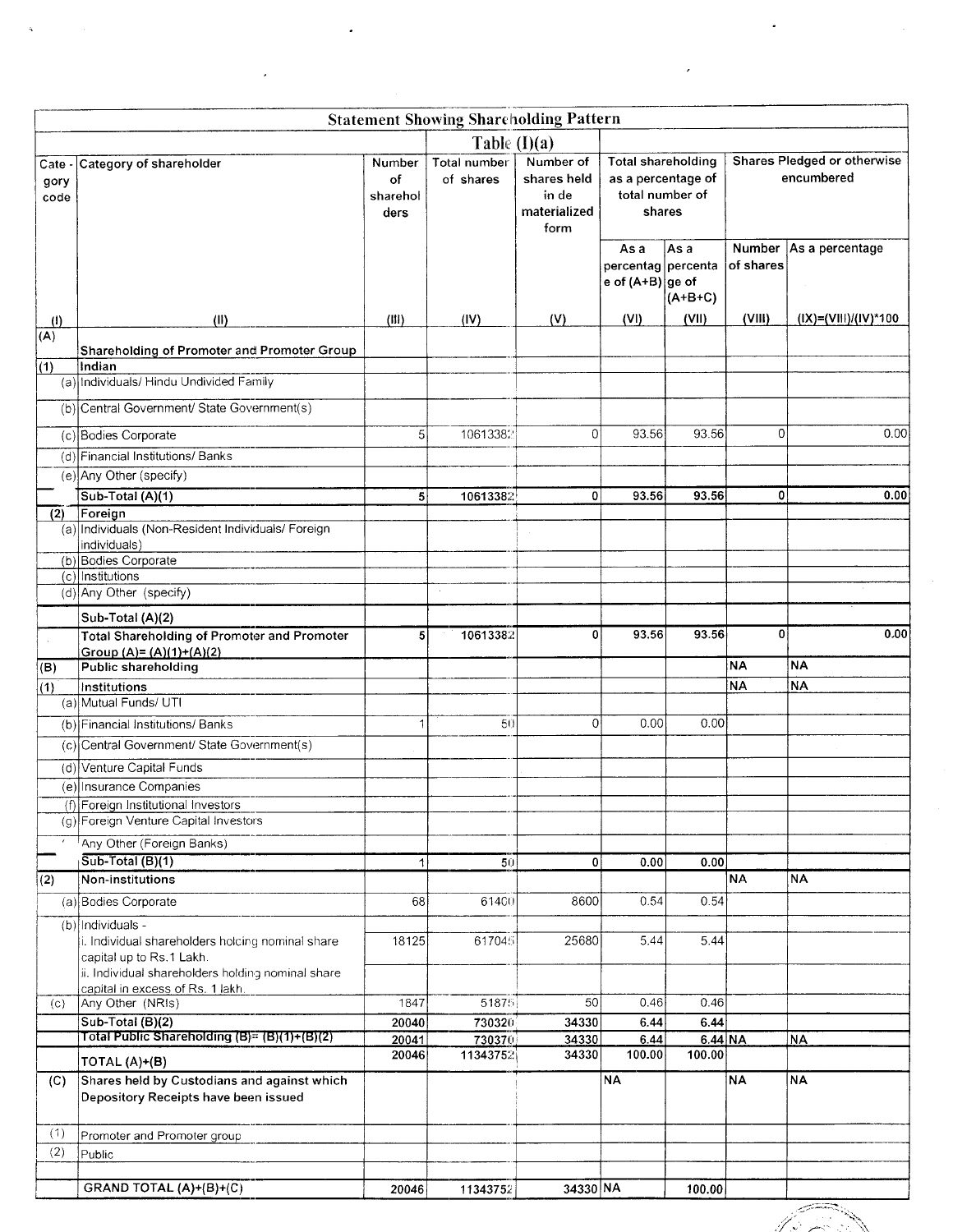| underlying shares<br>securities) as a %<br>conversion of<br>warrants and<br>assuming full<br>convertible<br>(including | of diluted share<br>capital                   |                                                                                      |                               |                         | ΚŇ,                                            | 675000<br>0              | 100<br>1601402<br>$\circ$<br>0                | $\overline{5}$<br>$\circ$                                          | 8336780<br>$\circ$      | 10613382<br>0       |
|------------------------------------------------------------------------------------------------------------------------|-----------------------------------------------|--------------------------------------------------------------------------------------|-------------------------------|-------------------------|------------------------------------------------|--------------------------|-----------------------------------------------|--------------------------------------------------------------------|-------------------------|---------------------|
| convertible<br>securities<br>Details of                                                                                | As a $\%$<br>total<br>Number<br>ð             | converti<br>number<br>ð<br>converti<br>ble                                           | securitie<br>ble<br>held<br>Ø | of the<br>same<br>class | ΚŊ<br>S                                        | $\frac{1}{2}$            | $\overline{0}$<br>0.00                        | 0.00                                                               | 0.00                    | 0.00                |
| Details of warrants                                                                                                    | As a %<br>total<br>Number                     | warrants securitie<br>number<br>$\mathfrak{h}$<br>warrants<br>held<br>$\mathfrak{h}$ | of the<br>same<br>class       |                         | $\widetilde{X}$<br>(NIN)                       | 0.00<br>$\circ$          | 0.00<br>0.00<br>$\overline{\circ}$<br>$\circ$ | 0.00<br>$\overline{\circ}$                                         | 0.00<br>$\circ$         | $\overline{0}$<br>0 |
|                                                                                                                        | As a %                                        | of grand<br>$+$ (C) of<br>$(A)+(B)$<br>total                                         | clause<br>(1)(a)<br>$sub-$    |                         | $\widetilde{\mathcal{N}}$                      | 0.00                     | 0.00<br>0.00                                  | 0.00                                                               | 0.00                    | 0.00                |
| Encumbered shares $(*)$                                                                                                | As a<br>$\frac{\dot{\mathsf{c}}}{\mathsf{z}}$ | percenta<br>$\mathbf{g}_0$                                                           |                               |                         | $\mathcal{L}(\mathbb{H})/\mathbb{W})$ = (<br>ξ | 0.00<br>0                | 0.00<br>$\overline{\circ}$                    | 0.00<br>$\overline{0}$<br>$\overline{\circ}$<br>$\overline{\circ}$ | 0.00<br>$\circ$         | 0.00<br>0           |
|                                                                                                                        | As a $\%$                                     | of grand<br>$(A)+(B)$<br>$+(C)$<br>total                                             |                               |                         | S                                              | 5.95                     | 14.12                                         | 0.00<br>$\frac{0}{0}$                                              | 73.49                   | 93.56               |
| Details of Shares held                                                                                                 | Number of                                     | shares held                                                                          |                               |                         | $\equiv$                                       | 675000                   | 1601402                                       | 100<br>100                                                         | 8336780                 | 10613382            |
| Name of the shareholder                                                                                                |                                               |                                                                                      |                               |                         | (II)                                           | LIMITED<br>MAWANA SUGARS | MNITED<br>2 MAWANA SUGARS                     | LIMITED<br>LIMITED<br>3 MAWANA SUGARS<br>4 MAWANA SUGARS           | 5 MAWANA SUGARS LIMITED | <b>TOTAL</b>        |
| .<br>Sr.                                                                                                               |                                               |                                                                                      |                               |                         | ف<br>Z                                         |                          |                                               |                                                                    |                         |                     |

(\*) The term "encumbrance" has the same meaning as assigned to it in regulation 28(3) of the SAST Regulations, 2011



(I)(b) Statement showing holding of securities (including shares, warrants, convertible securities) of persons belonging to the

 $\ddot{\phantom{0}}$ 

category "Promoter and Promoter Group"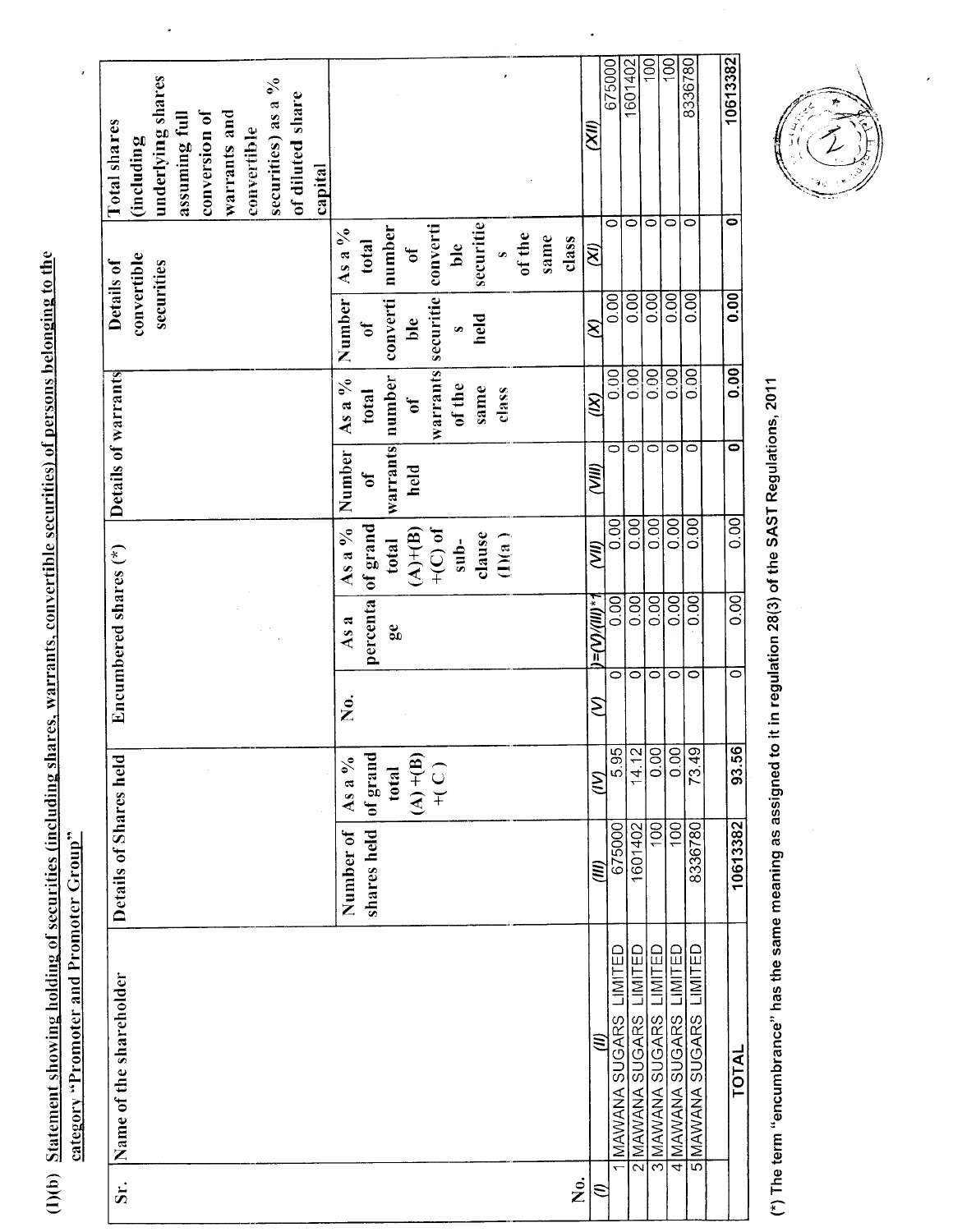(I)(c)(i) Statement showing holding of securities (including shares, warrants, convertible securities) of persons belonging to the category "Public" and holding more than 1% of the total number of shares

| Sr. No.    | Name of the shareholder | mber of   Shares as a percentage   Details of warrants   Details of convertible   Total shares (including                                            |                         |                   |              |                         |
|------------|-------------------------|------------------------------------------------------------------------------------------------------------------------------------------------------|-------------------------|-------------------|--------------|-------------------------|
|            |                         | Number of Shares as a percentage Details of warrants Details of convertible<br>shares held of total number of shares Number As a % Number of % w.r.t |                         |                   |              | underlying shares       |
|            |                         | ${i.e., Grand Total$ of                                                                                                                              | total                   | convertible total |              | assuming full           |
|            |                         | $(A)+(B)+(C)$ indicated in warrants                                                                                                                  |                         | number securities | number of    | conversion of           |
|            |                         | Statement at para (I)(a) held                                                                                                                        | $\overline{\mathsf{d}}$ | held              | convertibl   | warrants and            |
|            |                         | above?                                                                                                                                               | <i>warrants</i>         |                   |              | convertible securities) |
|            |                         |                                                                                                                                                      | F                       |                   | securities   | as a % of diluted share |
|            |                         |                                                                                                                                                      | the same                |                   | $\mathbf{d}$ | capital                 |
|            |                         |                                                                                                                                                      | class                   |                   | the same     |                         |
|            |                         |                                                                                                                                                      |                         |                   | class        |                         |
|            |                         | NOT APPLICABLE                                                                                                                                       |                         |                   |              |                         |
|            |                         |                                                                                                                                                      |                         |                   |              |                         |
| <b>NTO</b> |                         |                                                                                                                                                      |                         |                   |              |                         |
|            |                         |                                                                                                                                                      |                         |                   |              |                         |

## (I)(c)(ii) Statement showing holding of securities (including shares, warrants, convertible securities) of persons (together with PAC) belonging to the category "Public" and holding more than 5% of the total number of shares of the company

| Sri. No.     | Name(s) of the        | <b>Number</b> | Shares as a percentage   Details of warrants   Details of convertible |              |                        |                                             |            | Total shares     |
|--------------|-----------------------|---------------|-----------------------------------------------------------------------|--------------|------------------------|---------------------------------------------|------------|------------------|
|              | shareholder(s) and    | of shares     | Ğ                                                                     |              |                        | Number   As a $\%$   Number of   $\%$ w.r.t |            | (including       |
|              | the Persons Acting in |               | total number of shares                                                | $\mathbf{d}$ |                        | total convertible total                     |            | underlying       |
|              | Concert (PAC) with    |               | [i.e., Grand Total                                                    | warrants i   | number                 | securities number of                        |            | shares           |
|              | them                  |               | $(A)+(B)+(C)$ indicated in                                            |              | $\overline{\text{of}}$ | held                                        | convertibl | assuming full    |
|              |                       |               | Statement at para (I)(a)                                              |              | warrants               |                                             |            | conversion of    |
|              |                       |               | above}                                                                |              | of the                 |                                             | securities | warrants and     |
|              |                       |               |                                                                       |              | same                   |                                             | of the     | convertible      |
|              |                       |               |                                                                       |              | class                  |                                             | same       | securities) as a |
|              |                       |               |                                                                       |              |                        |                                             | class      | $\%$ of diluted  |
|              |                       |               | NOT APPLICABLE                                                        |              |                        |                                             |            |                  |
|              |                       |               |                                                                       |              |                        |                                             |            |                  |
| <b>TOTAL</b> |                       |               |                                                                       |              |                        |                                             |            |                  |

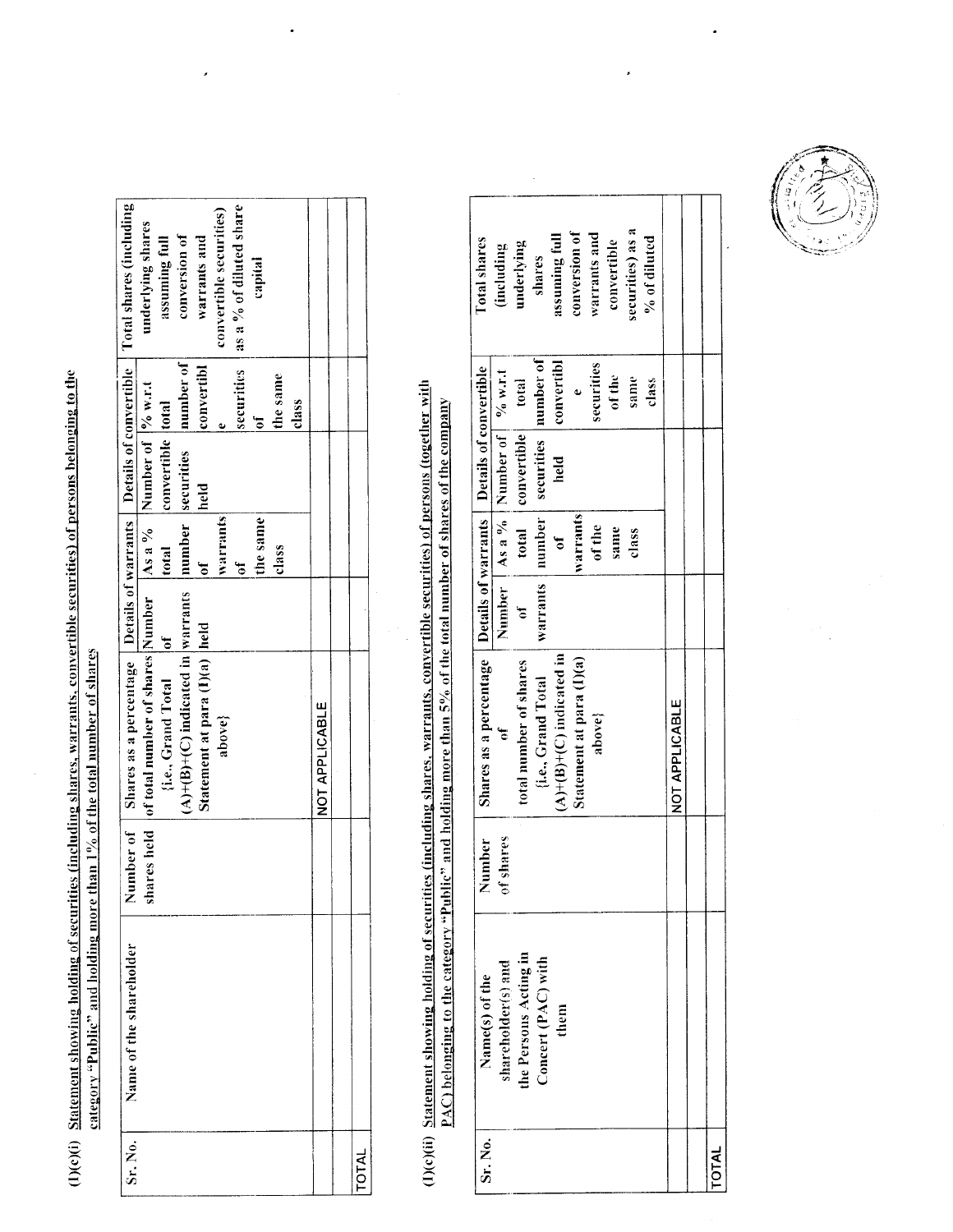# (I)(d) Statement showing details of locked-in shares

 $\ddot{\phantom{0}}$ 

|       | Sr. No. Name of Number of | Locked-in shares as a percentage of total number Promoter/Promoter        |  |
|-------|---------------------------|---------------------------------------------------------------------------|--|
|       | locked-in sh              | ares of shares {i.e., Grand Total $(A)+(B)+(C)$ indicated $[Group/Public$ |  |
|       |                           | in Statement at para (I)(a) above}                                        |  |
|       |                           |                                                                           |  |
|       |                           | NOT APPLICABLE                                                            |  |
|       |                           |                                                                           |  |
| TOTAL |                           |                                                                           |  |

 $\hat{\mathcal{I}}$ 

ï

 $\cdot$ 

,